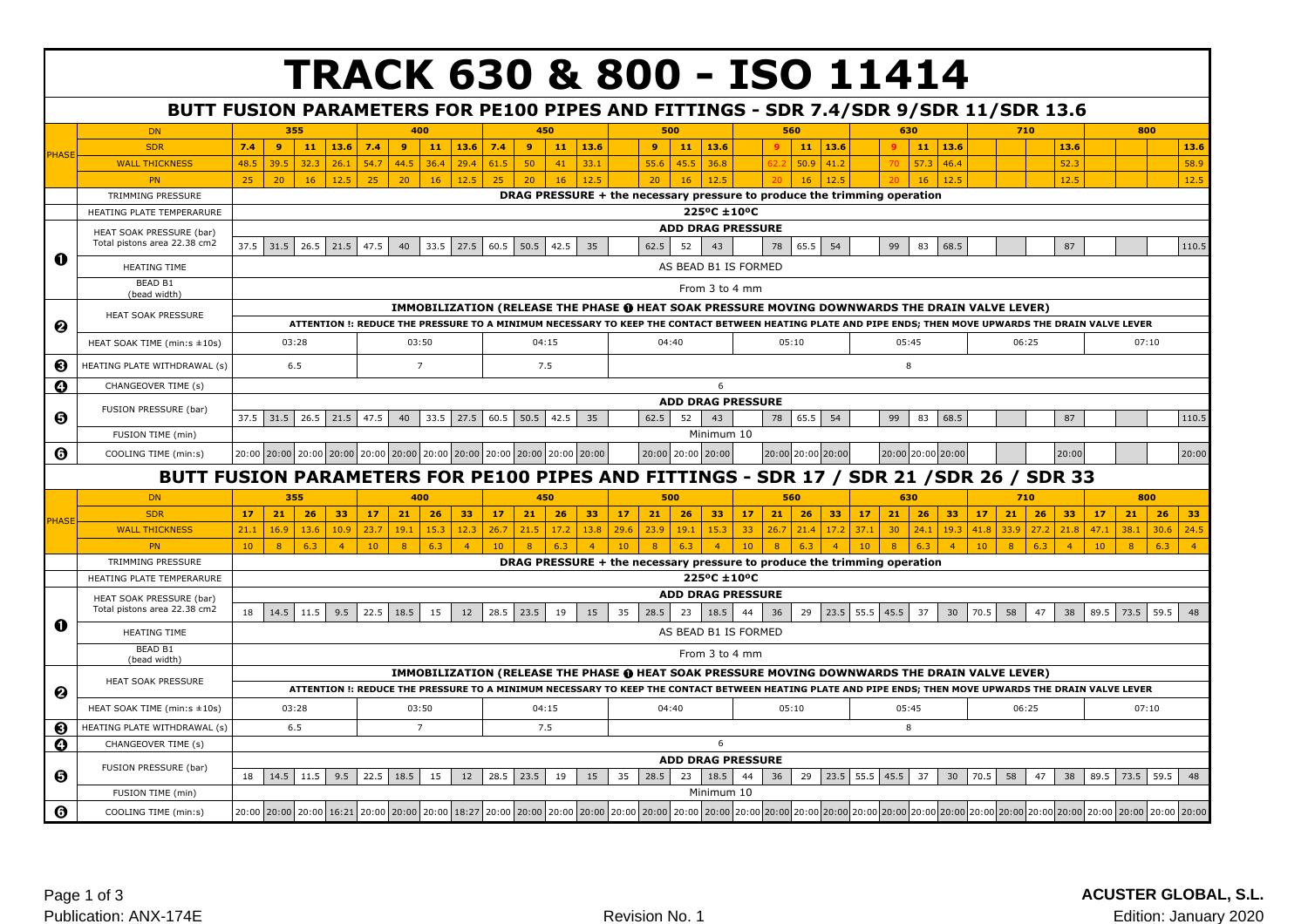|                       |                                                                                     |                                                                                                                                                          |                                                            |                |                               |                |                         |                |                |                |                       |          |                |      |                                                 |            |                |                   |                          | <b>TRACK 630 &amp; 800 - DVS 2207-1</b>                                                                                                                  |                |                |                                                                         |                |      |                |                   |                |      |                         |                |                |
|-----------------------|-------------------------------------------------------------------------------------|----------------------------------------------------------------------------------------------------------------------------------------------------------|------------------------------------------------------------|----------------|-------------------------------|----------------|-------------------------|----------------|----------------|----------------|-----------------------|----------|----------------|------|-------------------------------------------------|------------|----------------|-------------------|--------------------------|----------------------------------------------------------------------------------------------------------------------------------------------------------|----------------|----------------|-------------------------------------------------------------------------|----------------|------|----------------|-------------------|----------------|------|-------------------------|----------------|----------------|
|                       |                                                                                     |                                                                                                                                                          |                                                            |                |                               |                |                         |                |                |                |                       |          |                |      |                                                 |            |                |                   |                          |                                                                                                                                                          |                |                |                                                                         |                |      |                |                   |                |      |                         |                |                |
|                       | BUTT FUSION PARAMETERS FOR PE100 PIPES AND FITTINGS - SDR 7.4/SDR 9/SDR 11/SDR 13.6 |                                                                                                                                                          |                                                            |                |                               |                |                         |                |                |                |                       |          |                |      |                                                 |            |                |                   |                          |                                                                                                                                                          |                |                |                                                                         |                |      |                |                   |                |      |                         |                |                |
|                       | <b>DN</b><br><b>SDR</b>                                                             | 7.4                                                                                                                                                      | 9 <sup>°</sup>                                             | 355<br>11      | 13.6                          | 7.4            | 400<br>9                | 11             | 13.6           | 7.4            | 450<br>$\overline{9}$ | 11       | 13.6           |      | 500<br>$\overline{9}$                           | 11         | 13.6           |                   | 560                      | 11<br>13.6                                                                                                                                               |                |                | 630<br>11                                                               | 13.6           |      |                | 710               | 13.6           |      | 800                     |                | 13.6           |
| <b>HASE</b>           |                                                                                     | 48.5                                                                                                                                                     | 39.5                                                       |                | 26.1                          | 54.7           |                         |                |                |                |                       |          |                |      |                                                 |            |                |                   |                          |                                                                                                                                                          |                |                | 57.3                                                                    |                |      |                |                   |                |      |                         |                |                |
|                       | <b>WALL THICKNESS</b><br>PN                                                         | 25                                                                                                                                                       | 20                                                         | 32.2<br>16     | 12.5                          | 25             | 44.5<br>20              | 36.4<br>16     | 29.4<br>12.5   | 61.5<br>25     | 50<br>20              | 41<br>16 | 33.1<br>12.5   |      | 55.6<br>20                                      | 45.4<br>16 | 36.8<br>12.5   |                   |                          | 50.9<br>41.2<br>16                                                                                                                                       | 12.5           |                | 16                                                                      | 46.4<br>12.5   |      |                |                   | 52.3<br>12.5   |      |                         |                | 58.9<br>12.5   |
|                       | TRIMMING PRESSURE                                                                   |                                                                                                                                                          |                                                            |                |                               |                |                         |                |                |                |                       |          |                |      |                                                 |            |                |                   |                          | DRAG PRESSURE + the necessary pressure to produce the trimming operation                                                                                 |                |                |                                                                         |                |      |                |                   |                |      |                         |                |                |
|                       |                                                                                     |                                                                                                                                                          |                                                            |                |                               |                |                         |                |                |                |                       |          |                |      |                                                 |            |                |                   |                          |                                                                                                                                                          |                |                |                                                                         |                |      |                |                   |                |      |                         |                |                |
|                       | HEATING PLATE TEMPERARURE                                                           |                                                                                                                                                          |                                                            |                |                               |                |                         |                |                |                |                       |          |                |      |                                                 |            |                | 210°C ±10°C       |                          |                                                                                                                                                          |                |                |                                                                         |                |      |                |                   |                |      |                         |                |                |
|                       | HEAT SOAK PRESSURE (bar)                                                            |                                                                                                                                                          |                                                            |                |                               |                |                         |                |                |                |                       |          |                |      |                                                 |            |                |                   | <b>ADD DRAG PRESSURE</b> |                                                                                                                                                          |                |                |                                                                         |                |      |                |                   |                |      |                         |                |                |
|                       | Total pistons area 22.38 cm2                                                        | 31.5                                                                                                                                                     | 26                                                         | 22             | 18                            | 40             | 33.5                    | 28             | 23             | 50.5           | 42                    | 35.5     | 29             |      | 52                                              | 43.5       | 36             |                   |                          | 54.5<br>45                                                                                                                                               |                |                | 69                                                                      | 57             |      |                |                   | 72.5           |      |                         |                | 92             |
| 0                     | <b>HEATING TIME</b>                                                                 | AS BEAD IS FORMED                                                                                                                                        |                                                            |                |                               |                |                         |                |                |                |                       |          |                |      |                                                 |            |                |                   |                          |                                                                                                                                                          |                |                |                                                                         |                |      |                |                   |                |      |                         |                |                |
|                       | BEAD HEIGHT (mm)                                                                    | 3.5                                                                                                                                                      | 3.5                                                        | $\overline{3}$ | $\overline{3}$                | $\overline{a}$ | 3.5                     | $\overline{3}$ | $\overline{3}$ | $\overline{a}$ | 3.5                   | 3.5      | 3              |      | $\overline{4}$                                  | 3.5        | $\overline{3}$ |                   |                          | 3.5<br>$\overline{4}$                                                                                                                                    |                |                | $\overline{4}$                                                          | 3.5            |      |                |                   | $\overline{4}$ |      |                         |                | $\overline{4}$ |
|                       |                                                                                     | IMMOBILIZATION (RELEASE THE PHASE @ HEAT SOAK PRESSURE MOVING DOWNWARDS THE DRAIN VALVE LEVER)                                                           |                                                            |                |                               |                |                         |                |                |                |                       |          |                |      |                                                 |            |                |                   |                          |                                                                                                                                                          |                |                |                                                                         |                |      |                |                   |                |      |                         |                |                |
|                       | <b>HEAT SOAK PRESSURE</b>                                                           | ATTENTION !: REDUCE THE PRESSURE TO A MINIMUM NECESSARY TO KEEP THE CONTACT BETWEEN HEATING PLATE AND PIPE ENDS; THEN MOVE UPWARDS THE DRAIN VALVE LEVER |                                                            |                |                               |                |                         |                |                |                |                       |          |                |      |                                                 |            |                |                   |                          |                                                                                                                                                          |                |                |                                                                         |                |      |                |                   |                |      |                         |                |                |
| ❷                     |                                                                                     |                                                                                                                                                          |                                                            |                |                               |                |                         |                |                |                |                       |          |                |      |                                                 |            |                |                   |                          |                                                                                                                                                          |                |                |                                                                         |                |      |                |                   |                |      |                         |                |                |
|                       | HEAT SOAK TIME (min:s ±10s)                                                         | 08:05                                                                                                                                                    | 06:35                                                      | 05:22          | 04:21                         | 09:07          | 07:25                   | 06:04          | 04:54          | 10:15          | 08:20 06:50           |          | 05:31          |      | 09:16 07:34 06:08                               |            |                |                   |                          | 08:29<br>06:52                                                                                                                                           |                |                | 09:33                                                                   | 07:44          |      |                |                   | 08:43          |      |                         |                | 09:49          |
| ❸                     | HEATING PLATE WITHDRAWAL (s)                                                        | 19                                                                                                                                                       | 17                                                         | 14             | 12                            | 21             | 18                      | 16             | 13             | 23             | 20                    | 18       | 14             |      | 22                                              | 18         | 16             |                   |                          | 20<br>17                                                                                                                                                 |                |                | 22                                                                      | 18             |      |                |                   | 20             |      |                         |                | 22             |
| $\boldsymbol{\Theta}$ | CHANGEOVER TIME (s)                                                                 | 24                                                                                                                                                       | 20                                                         | 16             | 14                            | 26             | 21                      | 18             | 15             | 30             | 25                    | 21       | 16             |      | 28                                              | 23         | 19             |                   |                          | 25<br>21                                                                                                                                                 |                |                | 29                                                                      | 21             |      |                |                   | 26             |      |                         |                | 29             |
|                       | FUSION PRESSURE (bar)                                                               |                                                                                                                                                          | <b>ADD DRAG PRESSURE</b><br>54.5<br>57<br>92<br>43.5<br>45 |                |                               |                |                         |                |                |                |                       |          |                |      |                                                 |            |                |                   |                          |                                                                                                                                                          |                |                |                                                                         |                |      |                |                   |                |      |                         |                |                |
| Θ                     |                                                                                     | 31.5                                                                                                                                                     | 26                                                         | 22             | 18                            | 40             | 33.5                    | 28             | 23             | 50.5           | 42                    | 35.5     | 29             |      | 52                                              |            | 36             |                   |                          |                                                                                                                                                          |                |                | 69                                                                      |                |      |                |                   | 72.5           |      |                         |                |                |
|                       | FUSION TIME (min:s)                                                                 |                                                                                                                                                          |                                                            |                | 58:16 47:53 39:20 32:07       | 64:42          | 53:39                   | 44:17          | 36:01 71:30    |                | 60:00 49:37           |          | 40:23          |      | 65:36 54:42 44:46                               |            |                |                   |                          | 60:54 46:55                                                                                                                                              |                |                | 67:18                                                                   | 55:51          |      |                |                   | 62:18          |      |                         |                | 68:54          |
|                       | BUTT FUSION PARAMETERS FOR PE100 PIPES AND FITTINGS - SDR 17 / SDR 21               |                                                                                                                                                          |                                                            |                |                               |                |                         |                |                |                |                       |          |                |      |                                                 |            |                |                   |                          |                                                                                                                                                          |                |                |                                                                         |                |      |                | / SDR 26 / SDR 33 |                |      |                         |                |                |
|                       | <b>DN</b>                                                                           |                                                                                                                                                          |                                                            | 355            |                               |                | 400                     |                |                |                | 450                   |          |                |      | 500                                             |            |                |                   | 560                      |                                                                                                                                                          |                |                | 630                                                                     |                |      |                | 710               |                |      | 800                     |                |                |
| PHASE                 | <b>SDR</b>                                                                          | 17                                                                                                                                                       | 21                                                         | 26             | 33                            | 17             | 21                      | 26             | 33             | 17             | 21                    | 26       | 33             | 17   | 21                                              | 26         | 33             | 17                | 21                       | 26                                                                                                                                                       | 33<br>17       | 21             | 26                                                                      | 33             | 17   | 21             | 26                | 33             | 17   | 21                      | 26             | 33             |
|                       | <b>WALL THICKNESS</b>                                                               | 21.1                                                                                                                                                     | 16.9                                                       | 13.6           | 10.9                          | 23.7           | 19.1                    | 15.3           | 12.3           | 26.7           | 21.5                  | 17.2     | 13.8           | 29.6 | 23.9                                            | 19.1       | 15.3           | 33                | 26.7                     | 21.4                                                                                                                                                     | 17.2<br>37.1   | 30             | 24.1                                                                    | 19.3           | 41.8 | 33.9           | 27.2              | 21.8           | 47.1 | 38.1                    | 30.6           | 24.5           |
|                       | PN                                                                                  | 10                                                                                                                                                       | 8                                                          | 6.3            | $\overline{4}$                | 10             | 8                       | 6.3            | $\overline{4}$ | 10             | 8                     | 6.3      | $\overline{4}$ | 10   | 8                                               | 6.3        | $\overline{4}$ | 10                | 8                        | 6.3                                                                                                                                                      | 10             | 8              | 6.3                                                                     | $\overline{4}$ | 10   | 8              | 6.3               | $\overline{4}$ | 10   | 8                       | 6.3            | $\overline{4}$ |
|                       | TRIMMING PRESSURE                                                                   |                                                                                                                                                          |                                                            |                |                               |                |                         |                |                |                |                       |          |                |      |                                                 |            |                |                   |                          | DRAG PRESSURE + the necessary pressure to produce the trimming operation                                                                                 |                |                |                                                                         |                |      |                |                   |                |      |                         |                |                |
|                       | HEATING PLATE TEMPERARURE                                                           |                                                                                                                                                          |                                                            |                |                               |                |                         |                |                |                |                       |          |                |      |                                                 |            |                | 210°C ±10°C       |                          |                                                                                                                                                          |                |                |                                                                         |                |      |                |                   |                |      |                         |                |                |
|                       | HEAT SOAK PRESSURE (bar)                                                            |                                                                                                                                                          |                                                            |                |                               |                |                         |                |                |                |                       |          |                |      |                                                 |            |                |                   | <b>ADD DRAG PRESSURE</b> |                                                                                                                                                          |                |                |                                                                         |                |      |                |                   |                |      |                         |                |                |
|                       | Total pistons area 22.38 cm2                                                        | 15                                                                                                                                                       | 12                                                         | 10             | $\mathcal{R}$                 | 19             | 15.5                    | 12.5           | 10             | 24             | 19.5                  | 15.5     | 12.5           | 29.5 | 24                                              | 19.5       | 15.5 36.5      |                   | 30                       | 24.5                                                                                                                                                     | 19.5<br>46.5   | 38             | 30.5                                                                    | 25             | 59   | 48.5           | 39                | 31.5           | 74.5 | 61                      | 49.5           | 40             |
| O                     | <b>HEATING TIME</b>                                                                 |                                                                                                                                                          |                                                            |                |                               |                |                         |                |                |                |                       |          |                |      |                                                 |            |                | AS BEAD IS FORMED |                          |                                                                                                                                                          |                |                |                                                                         |                |      |                |                   |                |      |                         |                |                |
|                       | BEAD HEIGHT (mm)                                                                    | 2.5                                                                                                                                                      | $\overline{2}$                                             | $\overline{2}$ | 1.5                           | 2.5            | 2.5                     | $\overline{2}$ | $\overline{2}$ | 3              | 2.5                   | 2        | $\overline{2}$ | 3    | 2.5                                             | 2.5        | $\overline{2}$ | 3                 | 3                        | 2.5                                                                                                                                                      | 3.5            | $\overline{3}$ | 2.5                                                                     | 2.5            | 3.5  | $\overline{3}$ | 3                 | 2.5            | 3.5  | 3.5                     | $\overline{3}$ | 2.5            |
|                       |                                                                                     |                                                                                                                                                          |                                                            |                |                               |                |                         |                |                |                |                       |          |                |      |                                                 |            |                |                   |                          | IMMOBILIZATION (RELEASE THE PHASE @ HEAT SOAK PRESSURE MOVING DOWNWARDS THE DRAIN VALVE LEVER)                                                           |                |                |                                                                         |                |      |                |                   |                |      |                         |                |                |
|                       | <b>HEAT SOAK PRESSURE</b>                                                           |                                                                                                                                                          |                                                            |                |                               |                |                         |                |                |                |                       |          |                |      |                                                 |            |                |                   |                          | ATTENTION !: REDUCE THE PRESSURE TO A MINIMUM NECESSARY TO KEEP THE CONTACT BETWEEN HEATING PLATE AND PIPE ENDS: THEN MOVE UPWARDS THE DRAIN VALVE LEVER |                |                |                                                                         |                |      |                |                   |                |      |                         |                |                |
| ❷                     | HEAT SOAK TIME (min:s ±10s)                                                         |                                                                                                                                                          |                                                            |                | 03:31 02:49 02:16 01:49 03:57 |                | 03:11 02:33 02:03 04:27 |                |                |                | 03:35 02:52           |          |                |      | 02:18 04:56 03:59 03:11 02:33 05:30 04:27 03:34 |            |                |                   |                          |                                                                                                                                                          | 02:52<br>06:11 |                | 05:00 04:01 03:13 06:58 05:39 04:32 03:38                               |                |      |                |                   |                |      | 07:51 06:21 05:06 04:05 |                |                |
|                       |                                                                                     |                                                                                                                                                          |                                                            |                |                               |                |                         |                |                |                |                       |          |                |      |                                                 |            |                |                   |                          |                                                                                                                                                          |                |                |                                                                         |                |      |                |                   |                |      |                         |                |                |
| ❸                     | HEATING PLATE WITHDRAWAL (s)                                                        | 11                                                                                                                                                       | 9                                                          | 8              |                               | 11             | 10                      | 9              | 8              | 12             | 11                    | 9        | 8              | 14   | 11                                              | 10         | 9              | 15                | 12                       | 11<br>9                                                                                                                                                  | 16             | 14             | 11                                                                      | 10             | 17   | 15             | 12                | 11             | 19   | 16                      | 14             | 12             |
| $\boldsymbol{\Theta}$ | CHANGEOVER TIME (s)                                                                 | 12                                                                                                                                                       | 10                                                         | 9              | $\overline{7}$                | 13             | 11                      | 10             | $\,$ 8         | 14             | 12                    | 10       | $\overline{9}$ | 16   | 13                                              | 11         | 10             | 18                | 14                       | 12                                                                                                                                                       | 10<br>19       | 16             | 13                                                                      | 11             | 20   | 18             | 14                | 12             | 24   | 19                      | 16             | 13             |
|                       | FUSION PRESSURE (bar)                                                               |                                                                                                                                                          |                                                            |                |                               |                |                         | 12.5           | 10             | 24             | 19.5                  | 15.5     | 12.5           | 29.5 |                                                 |            |                |                   | <b>ADD DRAG PRESSURE</b> |                                                                                                                                                          |                | 38             | 30.5                                                                    | 25             | 59   | 48.5           | 39                |                | 74.5 | 61                      | 49.5           | 40             |
|                       |                                                                                     |                                                                                                                                                          |                                                            |                |                               |                |                         |                |                |                |                       |          |                |      |                                                 |            |                |                   |                          |                                                                                                                                                          |                |                |                                                                         |                |      |                |                   |                |      |                         |                |                |
| Θ                     | FUSION TIME (min:s)                                                                 | 15                                                                                                                                                       | 12                                                         | 10             | 8                             | 19             | 15.5                    |                |                |                |                       |          |                |      | 24                                              | 19.5       | 15.5           | 36.5              | 30                       | 24.5<br>19.5<br>26:24 21:36 17:50 14:41 29:22 24:07 19:46 16:21 32:50 26:51 21:57 18:03 36:15 29:36 24:07 19:46 40:16 32:50 26:45 21:57                  | 46.5           |                | 45:07 36:44 29:50 24:21 50:32 41:20 33:25 27:12 56:39 46:16 37:26 30:17 |                |      |                |                   | 31.5           |      |                         |                |                |